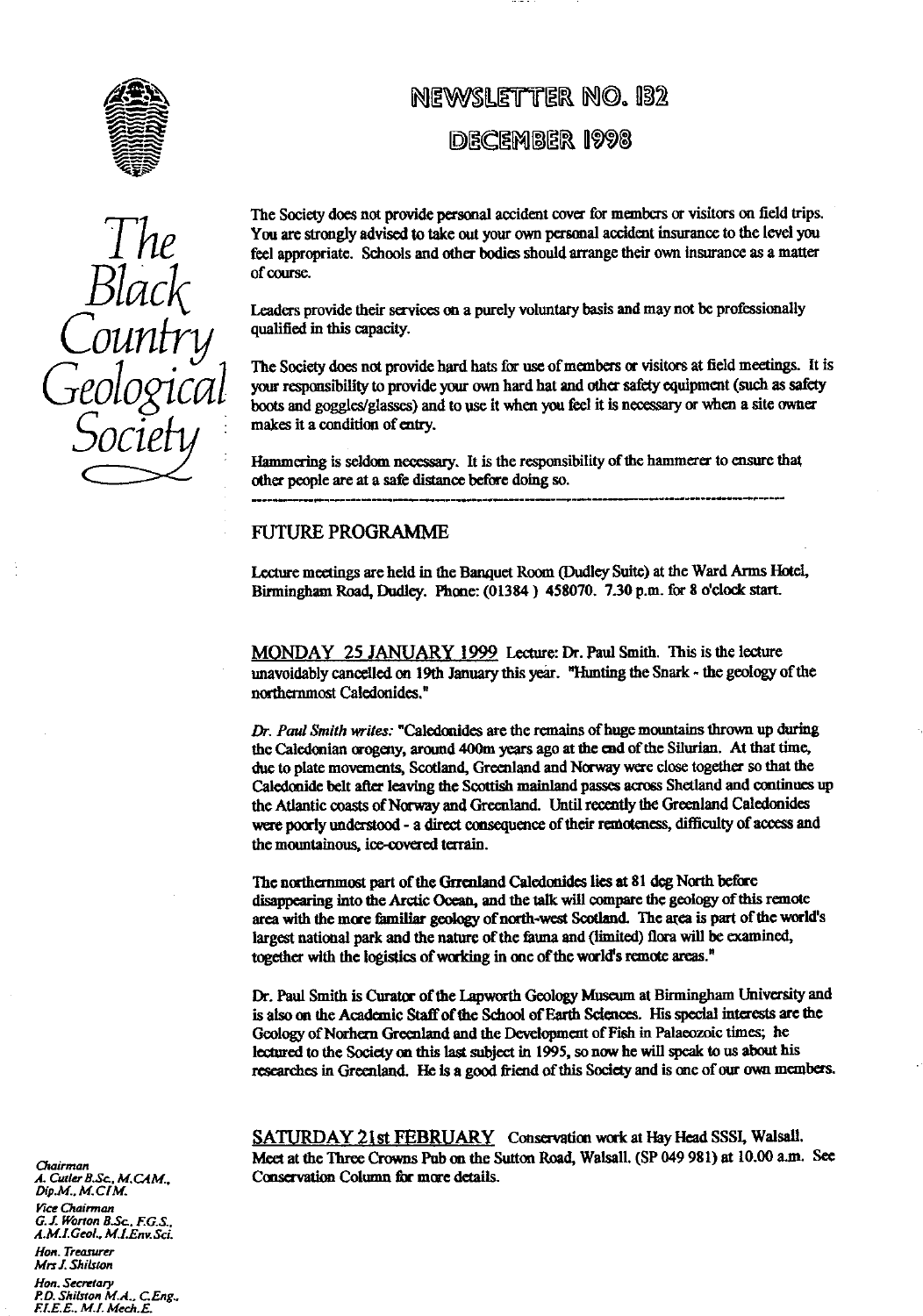MONDAY 8th MARCH 1999 7.45 p.m. ANNUAL GENERAL MEETING.

Followed at 8pm (approx.) *by a* lecture: "The Failed Sellafield Deep Nuclear Waste Repository Project." by Colin V. Knipe, B.Sc., C. Eng, C. Geol, M I Min.E . **MINIM, F.G.S.,** Senior Partner, Johnson, Poole and Bloomer, Land Consultants.

Colin Knipe was appointed by the Department of the Environment to be the Technical Assessor to assist the Inspector and Assistant Inspector at a planning inquiry into the refusal by Cumbria County Council to permit U.K. Nirex, the national nuclear waste disposal executive, to construct a deep underground exploratory mine in the Borrowdale Volcanics at Sellafield. This "Rock Characterisation Facility" was intended to be a large scale test bed for the construction and hydro-geological modelling of a deep nuclear waste repository. The 66-day enquiry heard evidence on an amazing array of geological and other scientific research relating to the site and its suitability over a time scale of millions of years to host a waste repository. On the strength of the Inspector's and Colin's reports the Secretary of State, John Gummer, rejected the scheme in March 1997 throwing the whole future of U.K. nuclear waste disposal into turmoil.

MONDAY 29th MARCH 1999 Lecture Permian Seas, Triassic Desert, Devensian Ice, and Houses in Holes in North Yorkshire' by Dr. Anthony Cooper, British Geological Survey.

Permian and Triassic sequences crop out along the western margin of the Vale of York. They illustrate the evolution from a desert land surface to the enclosed evaporitic Zechstein Sea (with several cycles of evaporite deposition) through to the desert environment of the Triassic sandstones.

Partially concealing the solid rock, the Quaternary deposits along the margin of the Vale of York record the evolution of the Devensian glaciation. Buried and diversionary valleys cut through the Pcrmo-Triassic sequence exposing the rocks in places like the Knaresborough gorge. Moraines and eskers parallel the margins of the ice sheet and give a distinctive morphology to the area.

The geological legacy of the Devensian buried valleys and the presence of two thick gypsum sequences in the Permian succession results in spectacular natural catastrophic ground subsidence. This is caused by gypsum dissolution underground and the collapse of caves, especially around Ripon, North Yorkshire. Here holes up to 35 metres across and 20 metres deep have appeared often without warning! In the past 150 years, 30 major collapses have occurred, houses have fallen into holes and locally about a million pounds worth of damage has occurred in the last decade.

Dr. Cooper has 22 years experience in the investigation, interpretation, engineering geology and hazard assesstnent of subsidence caused by gypsum dissolution. He is advisor to industry and government on investigating and planning for gypsum gee-hazards.

SUNDAY 18th APRIL An introduction to Black Country Geology. Itinerary to be confirmed. Leaders: Graham Worton and Alan Cutler.

SATURDAY 8th MAY Field Meeting to Northwich to study the Mercia Mudstone Group, Northwich Halite and other mudstone formations overlain by Pleistocene strata. Observation of salt subsidence features such as terraces, flashes, linear valleys and brine springs. Leader: Dr. John Stanley (Earth-Science Department, Keele University).

SUNDAY 20th JUNE Field Meeting to Derbyshire. Itinerary to be confirmed at a later date Leader: Spencer Mather.

SUNDAY 25th JULY Family Meeting to Clearwell Caves, Cinderford, In the Forest of Dean. The largest working ore mine in England, now open to the public. Guided Tours provided. Details to be published at a later date. Limited spaces available.

SUNDAY 12th SEPTEMBER Conservation. Protected sites within the Black Country. Itinerary to be confirmed. Leader: Graham Worton.

# AUTUMN 1999 (Dates to be arranged).

OCTOBER Dr. Roger Dackombe "The Quaternary of the Isle of Man: the problems of deciphering the glacial history of the Northern Irish Sea Basin".

NOVEMBER Dr. Charles Turner " The Ice Age Fauna and Flora of England".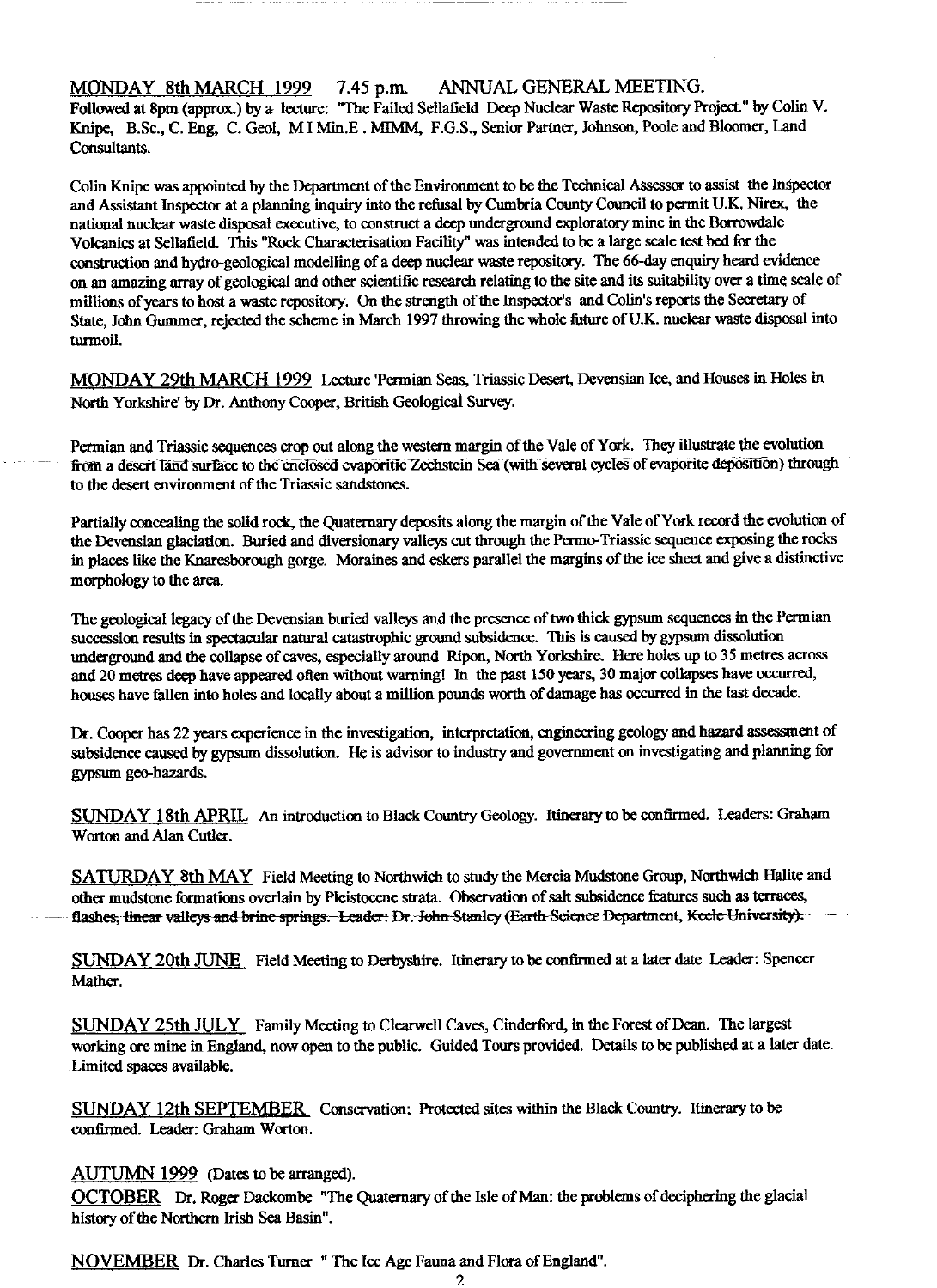# EDITORIAL

Sunday nights at present arc set aside for watching T.V. "Vanity Fair", freely but brilliantly adapted by Andrew Davies, is true to the spirit of the novel and I delight in watching the way of the world but have not time to reread the text to spot the many changes to the narrative.

"Earth Story", on BBC 2, is another matter. The interest here is in trying to understand the logic, if any, of the series. In my house it has become a new form of inter-active T.V. "But why have they gone there", I ask. "No it isn't", I contradict. The programme seems to work from the premise that geology isn't intrinsically interesting and so must be made so. Hen**ce** a superfluity of adjectives (everything is startling or amazing) and visits to'exciting' locations are accompanied by dancing natives in national dress. The series seems to lack overall geological understanding and control. A long sequence about sea level change is used as major evidence for subduction. It is implied that all land rocks are the same mineralogically and it is said that all derive from volcanoes at subduction zones. The "gentle hills of the Lake District were on**ce** as violent and dangerous as the Ring of Fire". "Really"? Am I alone in my appraisal of this series? Will anyone write to the BBC and object? Or am I just growing old, pedantic and querulous?

## REPORTS

# Sunday 27th Seeptember. Field meeting to Southam Cement Works and Quarry and Burton Dassett Hills. Leader: John Crossling of Warwickshire County Council. (Formerly Assistant Curator of Warwickshire Museum at Warwick).

This trip was in two parts, starting with the quar**ry** at Southam Cement works on the A423. John's teaching experience as a museum curator and his enthusiasm made for a pleasant and informative day. Southam was chosen for a quarry and cement works because the rock consists of alternating bands of limestone and shale, both of which are used in the manufacture of cement. The bands are between five inches and a foot thick. We started at the lowest level of the quarry where we stood on the top of the Triassic, 180 MYA.

The limestone bands were precipitated out of solution since Calcium Carbonate becomes less soluble as temperature rises over 30°C. Because the limestone was formed in relatively deep water there are only a few fossils, mostly bivalves and brachiopods, and including some quite large complete molluscs. Under John's guidance we f**ou**nd some part fossils of Diplocraterium yoyo. This creature lived in the mud and had two projecting tubes, one for food in and one for the other stuff out To keep its tubes Just above the mud it had to constantly move up or down, hence the name yoyo, In the cement plant an employee had a display of fossils including a number of Ichthyosaur vertebrae. The shale bands were probably deposited by a river estuary which moved sideways and /or forwards/backwards over periods of hundreds of years.

We drove to the Red Lion pub in Northend for a rather late lunch, and from there walked up and down some of the hills in the Avon Dassett Country Park for an excellent lesson in geomorphology. The Burton Dasse**tt** hills are the NW outlier of Oxford Ironstone which forms a cap over soft clays, giving a characteristic "break of slope", **i.e.** the slope is steeper near the (harder) top of each hill. The Age is about 160 MYA (mid Jurassic). The ironstone was mined for smelting until 1914 and makes an excellent building stone with a very rusty colour. By the end I was shattered from too much walking for an old wreck like me, but at least the rain held off.

Martin Normanton

# Monday 26th October. Lecture: "A glimpse of Namibian geology with an excursion to Kimberley and its diamonds" by Dr. A. C. Waltham (Nottingham Trent University).

Tony Waltham began by describing Namibia as "a big flat place" but we were to learn much of interest. We began in the north where the flatness was broken by classic granite inselberge. We saw Triassic rocks from which huge petrified trees had been exhumed and in which large dinosaur prints had been preserved. African cave a**rt** was produced by the scraping off of desert varnish **fr**om the rocks.

Close to W**in**dhoek and dating from 80,000 years ago is what may be the largest meteorite in the world. Anything larger would explode through differential atmospheric heating. A visit to the shopping mall in Windhoek revealed a display of 25 nickel iron meteorites, just some of the 80-90 which are to be found south of Windhoek.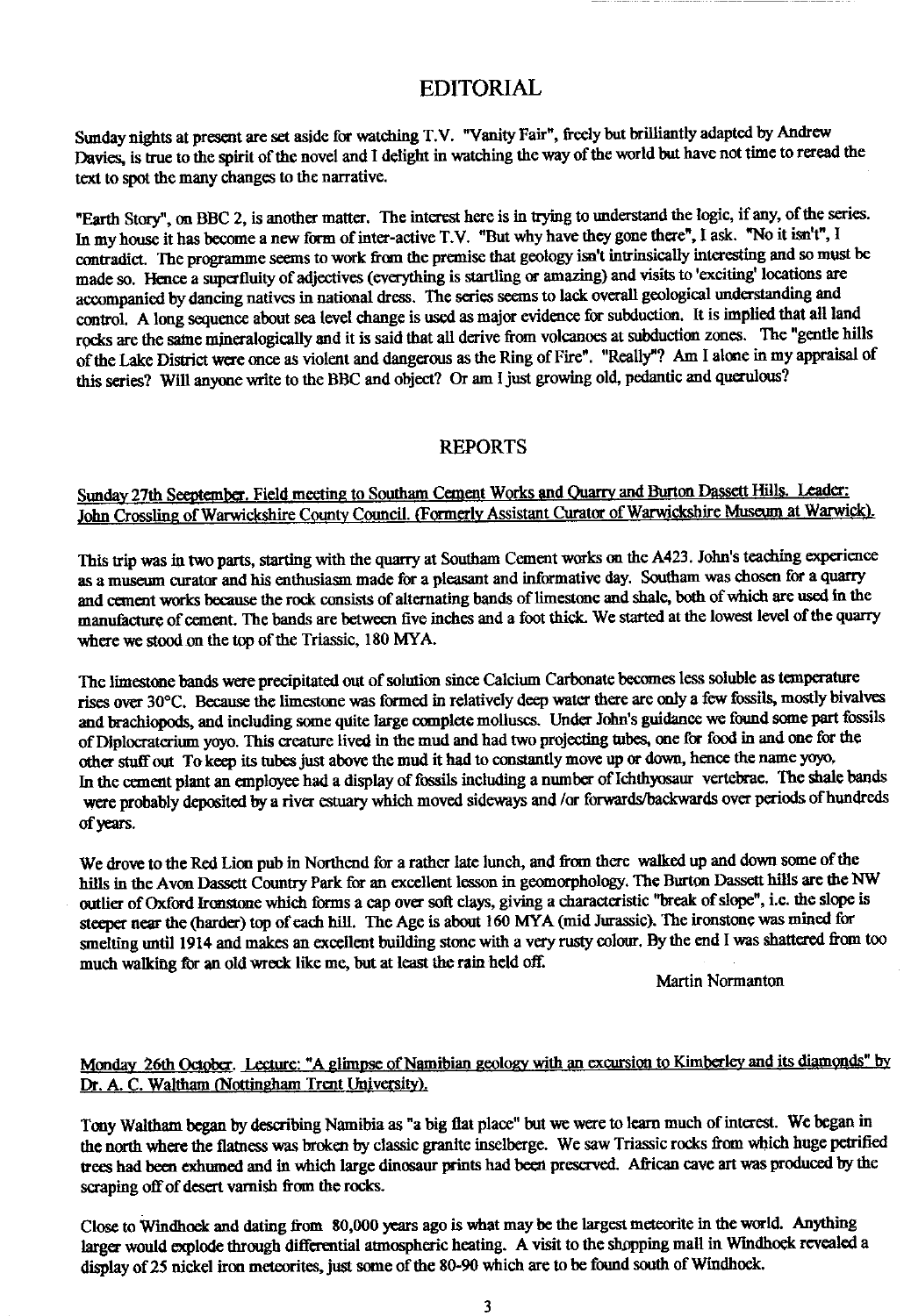Conical hills in the north are of limestone and enclose huge limestone caverns and lakes. The rocks are heavily mineralised with over 2000 minerals, 400 unique to this area. The site is economically worked. From the limestone, springs emerge to feed waterholes and the great saltpan of Etosha. Caliche is precipitated in the floor of the dried up pans and the waterholes are a magnet for migrating game. Dr Waltham believed he had identified an earthquake scarp. The metamorphic cratons mentioned in the flyer for this lecture are what the older members of our society were taught to refer to as Precambrian shields and were represented in the lecture by photographs of some "lovely gneiss". Uranium is mined from the metamorphic basement.

A journey across the Great Karoo revealed a huge sequence of undisturbed horizontal rocks from Carboniferous to Late Mesozoic. At the base of the sequence, on the surface below the unconformity, are glacially moulded roche moutonnee and the Dwyka tillites of the Permo Carboniferous glaciation.

The Kimberley Big Hole in South Africa is dug 1000 ft. down through Late Precambrian i.e. Proterozoic quartzites and lavas. The Big Hale resulted from the vertical hand digging of many prospectors searching for the large gem quality diamonds but surface working was plagued by landslips and mining underground was resorted to. The kimberlite pipes are Cretaceous and the upper part is brecciated and eroded. The first diamond finds were from gravels transported by rivers. Any romantic illusions were shattered by the descriptions of present day mining from 1000 ft. underground shafts entered by horizontal tunnels known as scraper levels. The diamonds are found in rotted, serpentinised, thermally altered rock and as the 'gunge' isscraped away yet more rotten rock falls down the shaft to be scraped up in its turn.. The diamonds when found are mostly locked up in De Beer's vaults lest over production should bring down the price. (Diamonds, it would seem, may not be girl's best friends if De Beer's fail to control production from huge new finds in Canada which could flood world markets.)

The Orange River has served as a huge diamond carrying conveyer belt. Where the Orange River meets the sea is Orangemund, a closed company town. To the north is Sperregebiet a closed area where the mining companies strip alluvial deposits away, sieve them and put all but the diamonds back. Small operators on government licences work offshore vacuuming the ocean bed.

To the north are 200 miles of waterless Namib desert. The railway to Luderitz is buried in sand and a ghost town is retained as a heritage site. On top of the sand are sand blasted, polished dreikanter. The coast earned its nickname the 'Skeleton Coast' from the large number of shipwrecks.

Dr. Waltham's slides showed the desert to be an area of breathtaking emptiness and haunting beauty. This was far more than the glimpse of Namibian Geology we had been led to expect.

K. M. Ashcroft.

# Monday 9th November. The Miravelles geothermal system, Costa Rica by Dr. Chris Rochelle, BGS, Keyworth. Nottingham.

Dr. Rochelle began by placing Costa Rica in its world setting. One fifth of the size of the U.K., it is a country renowned for its wildlife, National Parks and tropical beaches. Bananas are grown on the coastal lowlands and coffee on the uplands. It is politically stable but less so geologically owing to its position on an interoceanic volcanic are associated with the Pacific 'Ring of Fire'. A subduction zones lie to south west of the country and present day volcanic activity is associated with subduction of the Cocos plate beneath Costa-Rica. We saw pictures of volcanoes and their craters. Some volcanoes are active but the andesitic Miravelles volcano has been quiescent for the last 7000 years though active over a period of some 50,000 years.

As a result of the world energy crisis in the 19706, and the desire of the Costa Rican government to reduce its dependence on imported fossil fuels, a national geothermal programme was established. The Miravelles geothermal system was the first to be investigated for electricity generation in Costa Rica. The British Geological Survey did a two year study on the south west flank of the volcano in the mid 1980s and Dr.. Rochelle's work followed as part of his Ph.D. from Leeds University.

The geothermal system lies partly within the lava and tuff deposits infilling the ancient collapsed 'Guyabo Caldera'. and is exploited by a series of boreholes that tap dry steam and hot water. There are 23 production and reinjection wells at present, though samples from only eight were available at the time of the study by the BGS and Dr. Rochelle. In the main the flow of hot fluids into the borcholes is via fractures though intergranular flow also occurs. Natural surface expressions of geothermal activity include funnel shaped vents emitting hot steam and the alteration of the dark volcanic rock to white clay minerals by the fluids and gases. Bubbling mud pools and sulphur crusts surrounding gas vents are also observed. Present day surface hydrothermal activity is limited to relatively few sites compared to the number that show signs of previous activity. This is probably due to mineral precipitates sealing up conducting fractures, or tectonic movements opening up new ways of fluid flow.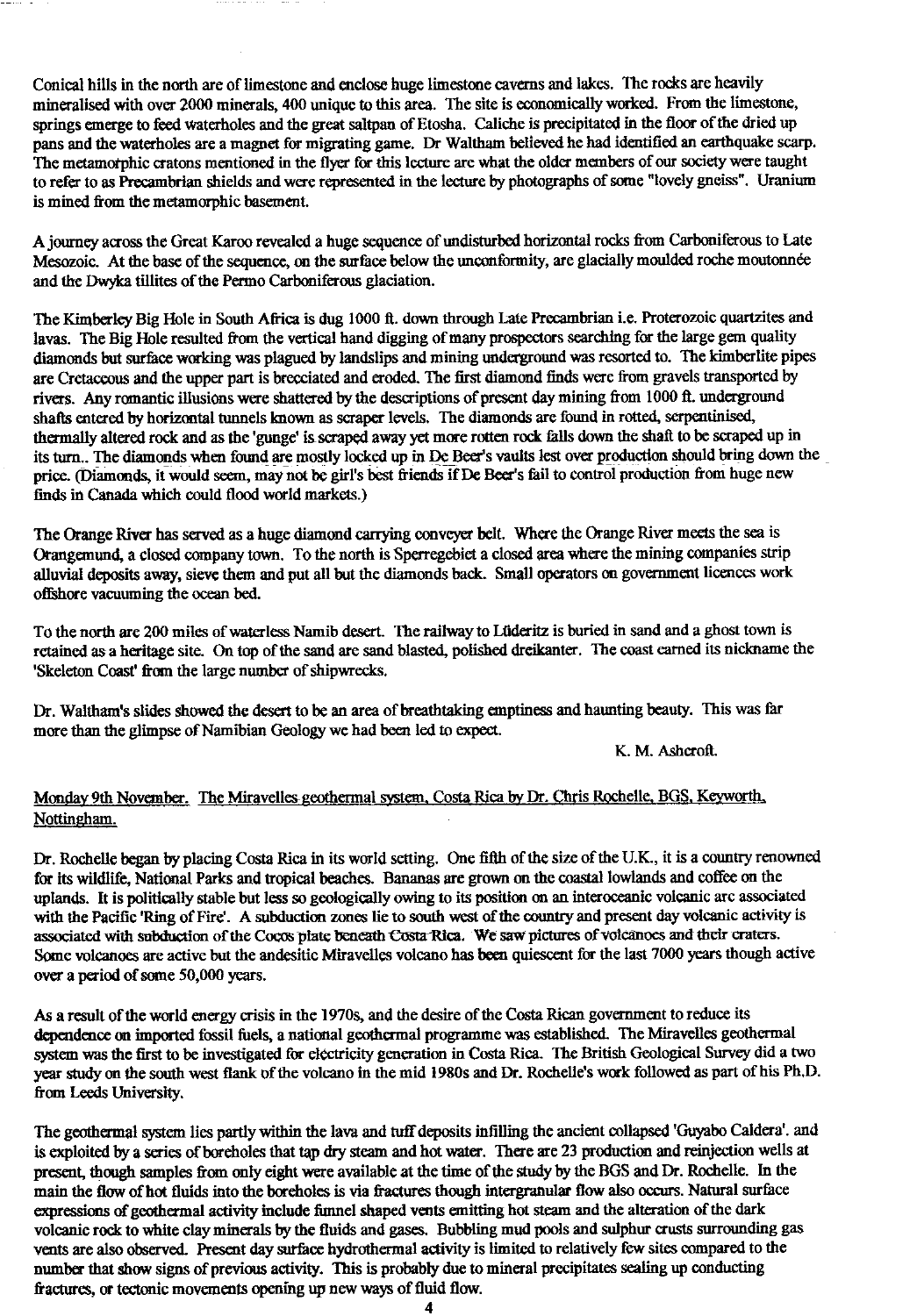Present day temperatures show a maxima in the northern part of the field where there is a subsurface boiling zone. Temperatures decrease away from this, though a plume of high temperature water flows to the south. Saline springs some 12 km. south of the main surface activity are thought to represent this water that has cooled slowly on its way to the surface. Maximum present day temperatures observed in boreholes in the northern part of the field reach approximately 260° C though there is evidence for generally higher palaeo-temperatures, possibly in excess of 300°C, at depths of 1-2 km.

Geothermal wells are drilled to depths between 1 and 2 km. and tap high temperature water which flashes to steam when brought to the surface. Dr. Rochelle showed how the boiling point of water varies with the pressure and salinity. At 40 metres it boils at 150°C and at greater depths boiling point can be over 300°C. When released from the wells any water must be separated from the steam. This is done in a high enthalpy separator with steam passing to a turbine and hence to generate electricity. If still under some pressure and at above 100°C the water can go to a low enthalpy separator, or may be reinjected back into the rocks.

Dr. Rochelle explained how isotope analysis of the oxygen in the water provides evidence that the water in the system is largely from recent rainfall.

Techniques used to record temperatures include liquid geothermometars :(quick and easy but prone to error through dilution, boiling or steam loss) and examination of fluid inclusions in the rocks. (The salinity, dissolved gases and fluid composition of the inclusions gives evidence of past temperatures.) Mineralisation also provides evidence of temperatures. For example, epidote only forms above about 200°C and laumontite below about 200°C. Evidence from zoned crystals of epidote and prehnite are thought to have formed at about 250°C, a temperature close to boiling point at that depth. Variations in the composition of the crystals are attributed to small changes in the hydraulic head (and hence the water table) which result in the fluid surrounding the crystals changing between boiling and not boiling, and as a result changing the degree of oxidation of the fluid. Unfortunately, working out temperatures from mineralisation is expensive because of the cost of drilling, so samples will always be few. However by combining all these methods of temperature measurement a clearer picture is formed, and it appears that the water table in the north was higher in the past, and many temperatures at depth seem to have remained fairly constant. In the south temperatures were hotter at shallow depth in the past. There was also some evidence of cooler water recharge in some parts of the system. The overall waning of this geothermal system over thousands of years will not effect its power generating potential as this is likely to operate on a time scale of tens of years. The Miravelles geothermal system currently provides some 20% of Costa Rica's electricity demand and with expansion this may increase. Other geothermal systems are being investigated and it is quite feasible that Costa Rica may obtain half its electricity from geothermal sources in the future.

A very active question session elicited that corrosion of steel borehole linings can be a very expensive problem in some geothermal systems.. (In one case the Americans have lined them with titanium which, though expensive initially, is actually cheaper in the long term).

Kate Ashcroft (with much help from Dr. Rochelle).

### CONSERVATION COLUMN

#### Frustrating Fossils

As I write, I'm sitting in the deserted waiting room on platform 2 of Cardiff Central Station. Why? Firstly, I have just attended an International Conference on "A Future for Fossils" at the National Museum of Wales: a full day of conservation orientated talks. Secondly, I've missed the last train home to Stourbridge. I really must learn to get less involved!

The subject of the conference affects everyone who enjoys Geology. I wanted to learn from others and to participate in the process of deciding how best to use and manage this precious heritage. Also, I wished to assist Colin Reid in encouraging those nice scientists and enthusiasts present to write in support of Dudley's World Heritage Bid. This latter objective was remarkably easy to fulfil. The geo-grapevine worked very well. Of the thirteen papers that I heard, five showed slides of the Wren's Nest and speakers openly voiced their support for the Bid to the other delegates. The collecting of fossils produced heated debate. Impassioned individuals expressed strong steamy views from opposing corners. The enthusiasts and dealers objected to the threat of imposed restrictions from the conservators and land owners. I believe that most of us felt that there was a great deal of common ground which certainly leant towards the great benefit to all from sensible and respectful collecting.

All manner of juley topics were set under the microscope for dissection and close scrutiny including: who the collectors actually are, how we use fossils, the ownership of fossils (before and after exhumation), what constitutes damage of a site, codes of practice (national and local), the respective roles of professional and amateur, and many more.